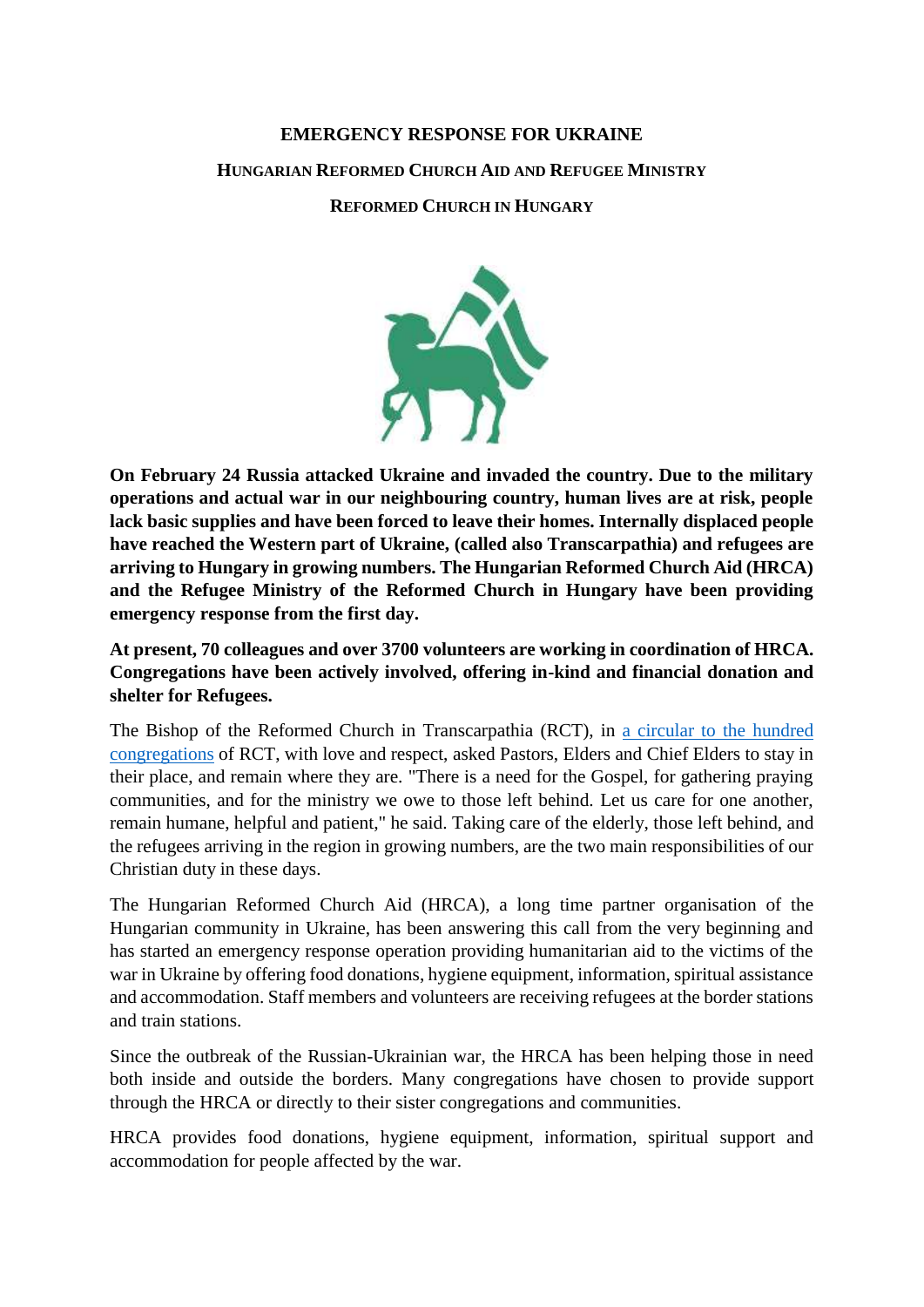In recent days, the Bethesda Hospital has complemented HRCA's ministry by providing health care and the Schweitzer Albert Reformed Charity Home with hot drinks. Our work has been supported by volunteers from day one, with 1200 people connected in less than 24 hours.

Záhony, a city near the Ukrainian border, has become the hub for the intervention of the Hungarian Reformed Church Aid, with thousands of people crossing the border from Ukraine each day. In Budapest, Aid organisations, NGO's and civilians work together in receiving refugees from the morning hours until midnight at the railway stations. The shortage of shelters represents the biggest challenge at the moment

Day by day, from the early hours on, staff and volunteers of HRCA are present in Záhony, where a centre for intervention and reception has been dedicated to HRCA which closely works together with congregations of RCH who organized themselves since the first day of the war and has been offering shelters and in-kind donations on the spot. They distribute water, tea and sandwiches to those arriving. There has been a growing need for transportation of individuals, families and groups entering Hungary.

Though local churches, whose majority belongs to the Reformed Church in the region, and local governments continue offering shelters, the capacities are quickly exhausted. HRCA transformed some of its own premises into shelters also in Budapest. HRCA created a countrywide database of available shelters offered by congregations, church institutions and members of local churches.

HRCA has been blessed with a growing number of volunteers who kept working faithfully and restlessly at the railway stations in the past days. They not only dedicate their time, energy and expertise, like medical doctors, but bring fruits, medicines, toiletries, soft drinks, toys and so much more. In the meantime, HRCA is preparing food packages around the clock, delivers nonperishable food to its central warehouses in Budapest, Debrecen and Gelenes, a hub for the distribution of humanitarian aid, near the border. To coordinate offerings, delivery and distribution, HRCA set up a hotline.

## **Update**

**As of 25 March, Hungarian Reformed Church Aid (HRCA) has delivered almost 300 tons of donations to people in need. 167 tons were delivered to Transcarpathia, and partly to central Ukraine. 3712 volunteers have registered with HRCA, including 715 interpreters and 110 medical doctors. Together with the 70 staff members of HRCA they have been involved in a complex relief effort in the past weeks in Hungary and Ukraine, serving in 10 assistance hubs (border entry points, railway stations, community shelters). HRCA encountered and supported in one way, or the other, more than 160,000 people in need. Total financial donation of congregations and individuals exceeded 500 000 EUR. HRCA operates three warehouses in Budapest, Ebes and Gelénes, and several smaller capacities at each location thanks to the local authorities.**

HRCA's national fundraising campaign is ongoing: non-perishing food, hygiene supplies, children's care items etc. are handled by the warehouses.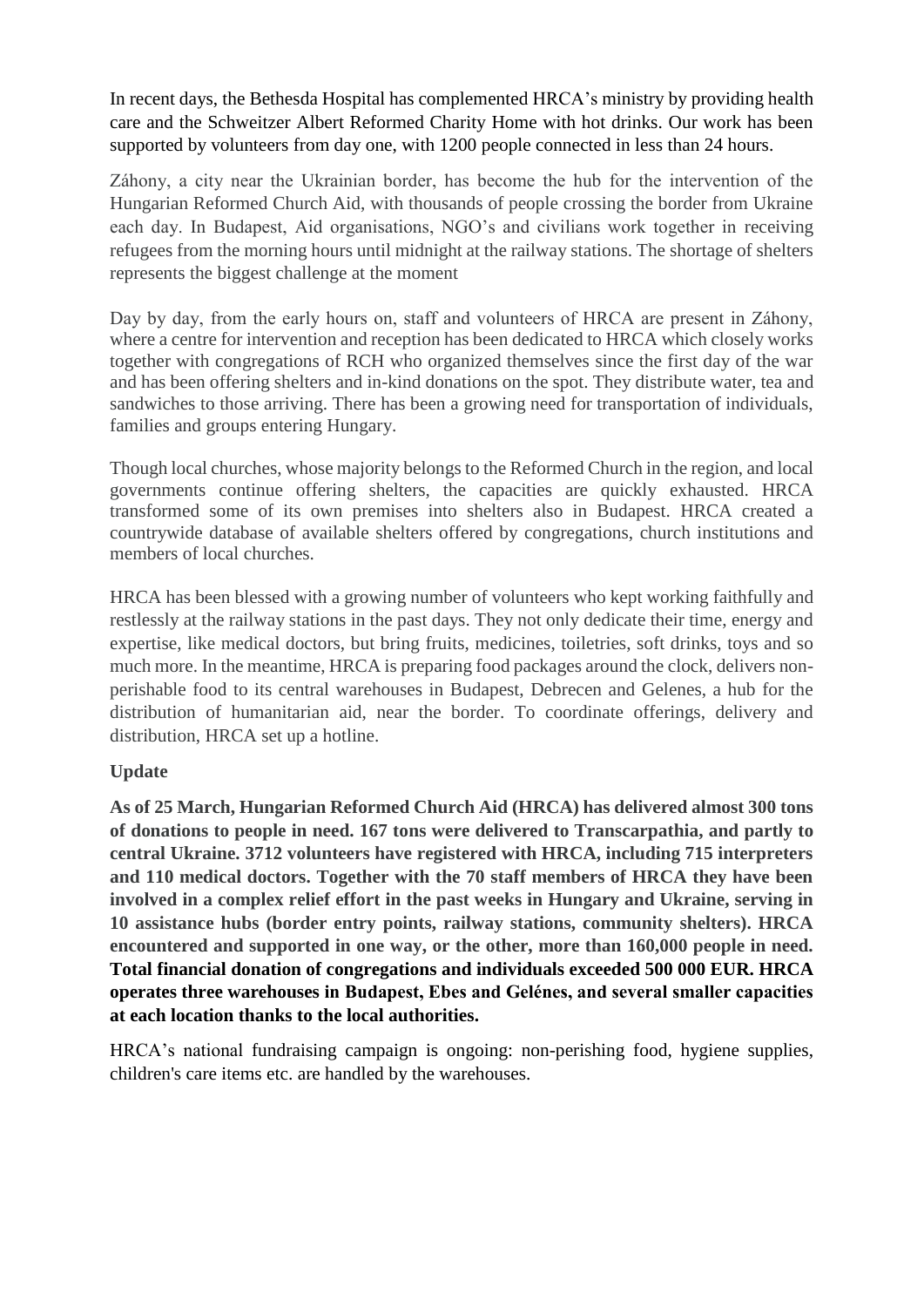### **National and international donation campaign - financial assistance:**

HRCA has started a donation campaign and is ready for cooperation with international partners of the Hungarian Reformed Church. Donations from abroad can be transferred to the HRCA's bank account as follows:

> **Beneficiary: Magyar Református Szeretetszolgálat Közhasznú Alapítvány (Hungarian Reformed Church Aid Public Foundation) IBAN: HU67 1070 2019 8500 8898 5110 0005 SWIFT: CIBHHUHBXXX Name of the Bank: CIB BANK Ltd. Address of the Bank: Medve u. 4-14., 1027 Budapest, Hungary Payment Remark: Ukraine**

### **Communication and information**

The Reformed Church in Hungary, the Hungarian Reformed Church Aid, with their limited capacities, are dedicated to keep partners and the international community informed about the Emergency Aid by publishing **daily updates, articles and reports.**

For updated information, visit the [English website of the Reformed Church in Hungary](https://reformatus.hu/keres/?t=relief) and the dedicated continuously updated web page with links to [Daily Updates, interviews and reports:](https://reformatus.hu/keres/?t=relief)

<https://reformatus.hu/english/news/emergency-response-for-ukraine/>

### **Contact**

We kindly ask our international partners to address with questions and requests the Ecumenical Officer of the Reformed Church in Hungary (Balázs Ódor, [odor.balazs@reformatus.hu\)](mailto:odor.balazs@reformatus.hu) and the international officer of the Diaconia/HRCA (Ms. Anna Derencsényi, [derencsenyi.anna@diakonia.hu\)](mailto:derencsenyi.anna@diakonia.hu) .

### **About**

### **Hungarian Reformed Church Aid**

The Hungarian Reformed Church Aid was founded in 2006 by the Synod of the Reformed Church in Hungary. In the spirit of the Christian responsibility and the Unity if the Hungarian speaking reformed Churches in the region across national borders, the organization considers the Carpathian Basin as its primary area of activity. HRCA is an aid organization with a Protestant background that is engaged with relief and development based on Christian values also internationally. It believes that human life represents the highest value. It helps with its humanitarian relief regardless of race, gender, religion and political affiliation.

#### <https://jobbadni.hu/en/>

### **Refugee Ministry of the Reformed Church in Hungary**

The Refugee Ministry was founded in 2006. The refugee integration work is coordinated under the HRCA's Unit for Refugee Ministry. The General Implementing Partner is Kalunba Social Services Nonprofit Ltd. Our overall vision and strategy is to assist Hungarian society in